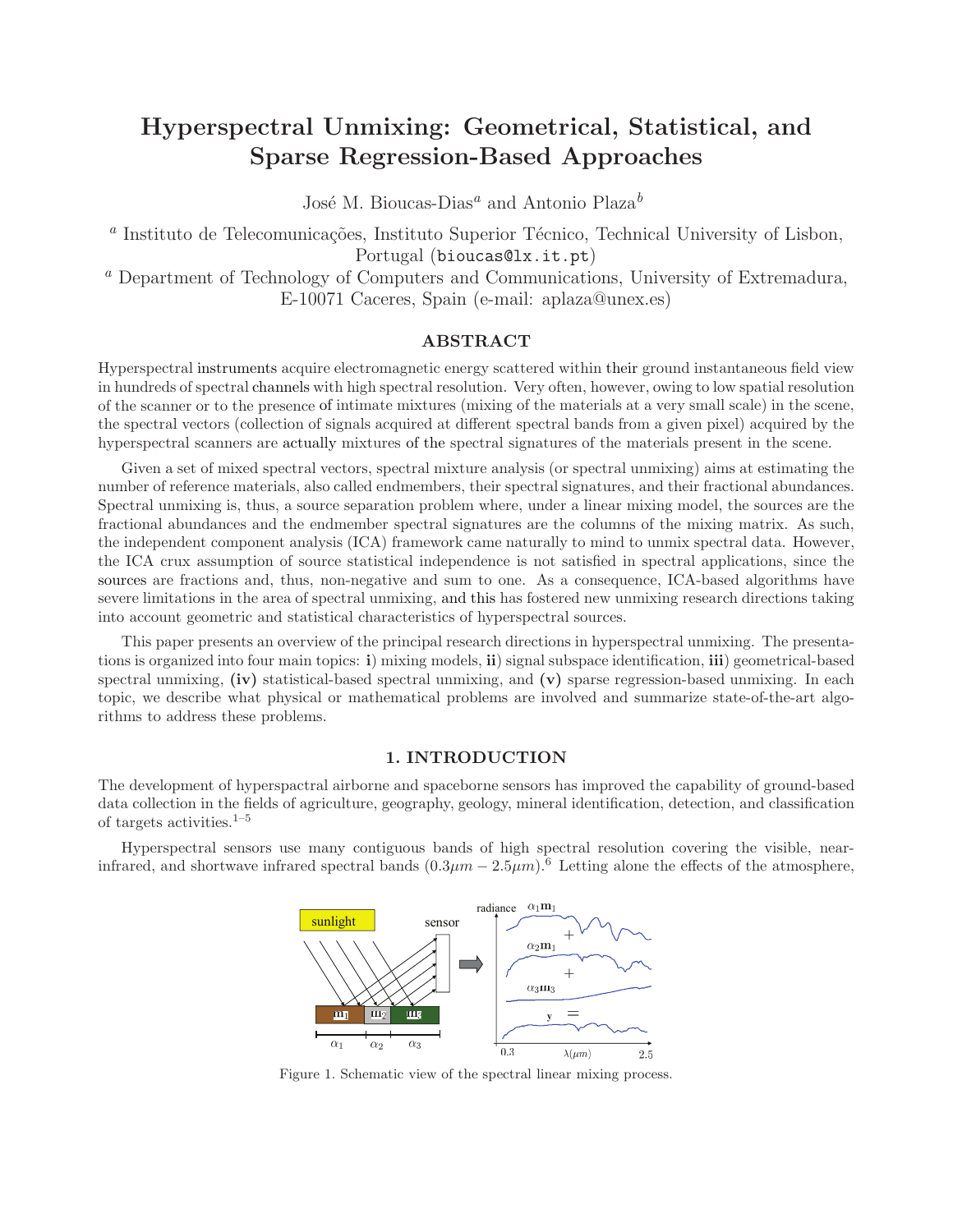

Figure 2. Two nonlinear mixing scenarios. Left hand: intimate mixture; Right hand: multilayered scene.

the signal recorded by a hyperspectral sensor at a given band and from a given pixel is often a mixture of the light scattered by the constituent substances located in the respective pixel spatial coverage.<sup>7</sup> Figure 1 schematizes the spectral mixing process: at each band, the sensor reads the light scattered by a scene composed of three materials. The acquired spectral vector  $y \in \mathbb{R}^B$  (B stands for the number of bands) is a function (linear in this example) of the material spectral signatures and of the respective fractions they occupy inside the pixel.

# 1.1 Linear and nonlinear mixing models

Hyperspectral unmixing is a technique which decomposes the pixel spectra into a collection of constituent spectra, or spectral signatures, and their corresponding fractional abundances that quantify the proportion of each material, also termed endmember, present in the pixel. Depending on the mixing scales at each pixel and on the geometry of the scene, the observed mixture is either linear or nonlinear.<sup>3,8</sup> Linear mixing holds when the mixing scale is macroscopic<sup>9</sup> and the incident light interacts with just on material, as it happens in checkerboard type scenes.<sup>10, 11</sup> This scenario is schematized in Figure 1. Nonlinear mixing holds when the light suffers multiple scattering involving different materials.<sup>12</sup> Figure 2 illustrates two non-linear mixing scenarios: the left hand part represents an intimate mixture, meaning that the materials are in close proximity; the right hand part illustrates a multilayered scene, where there are multiple interactions among the scatterers at the different layers.

- In a linear mixing scenario, the acquired spectral vectors are a linear combination of the endmembers signatures present in the scene weighted by the respective fractional abundances. The exploitation of this model, in spite of its simplicity, has fostered a huge amount of research leading to a plethora of unmixing algorithms developed under the geometrical or the statistical frameworks.
- In a nonlinear mixing scenario, the model for the scattered light is much more complex than its linear counterpart. Radiative transfer theory  $(RTT)^{13}$  is a well established mathematically model for the transfer of energy as photons interacts with the materials in the scene. The core of the RTT is a differential equation describing radiance read by the sensor. It can be derived via the conservation of energy and the knowledge of the phase function, which represents the probability of light with a given propagation direction be scattered into a specified angle solid around a given scattering direction.

Most of this overview is devoted to the linear mixing model. The reason is that, despite its simplicity, it is an acceptable approximation of the light scattering mechanisms in many real scenarios. Furthermore, the linear mixing model constitutes the basis of many effective unmixing algorithms. This is to be contrasted with the nonlinear mixing model, where the inference of the spectral signatures and of material densities based on the RTT is a complex ill-posed problem, relying on scene parameters often very hard to obtain. A way to sidestep these difficulties is to formulate unmixing as regression problem based, for example, on neural networks or on kernels, in which the model parameter are learnt in a supervised fashion from a collection of examples (see<sup>14</sup> and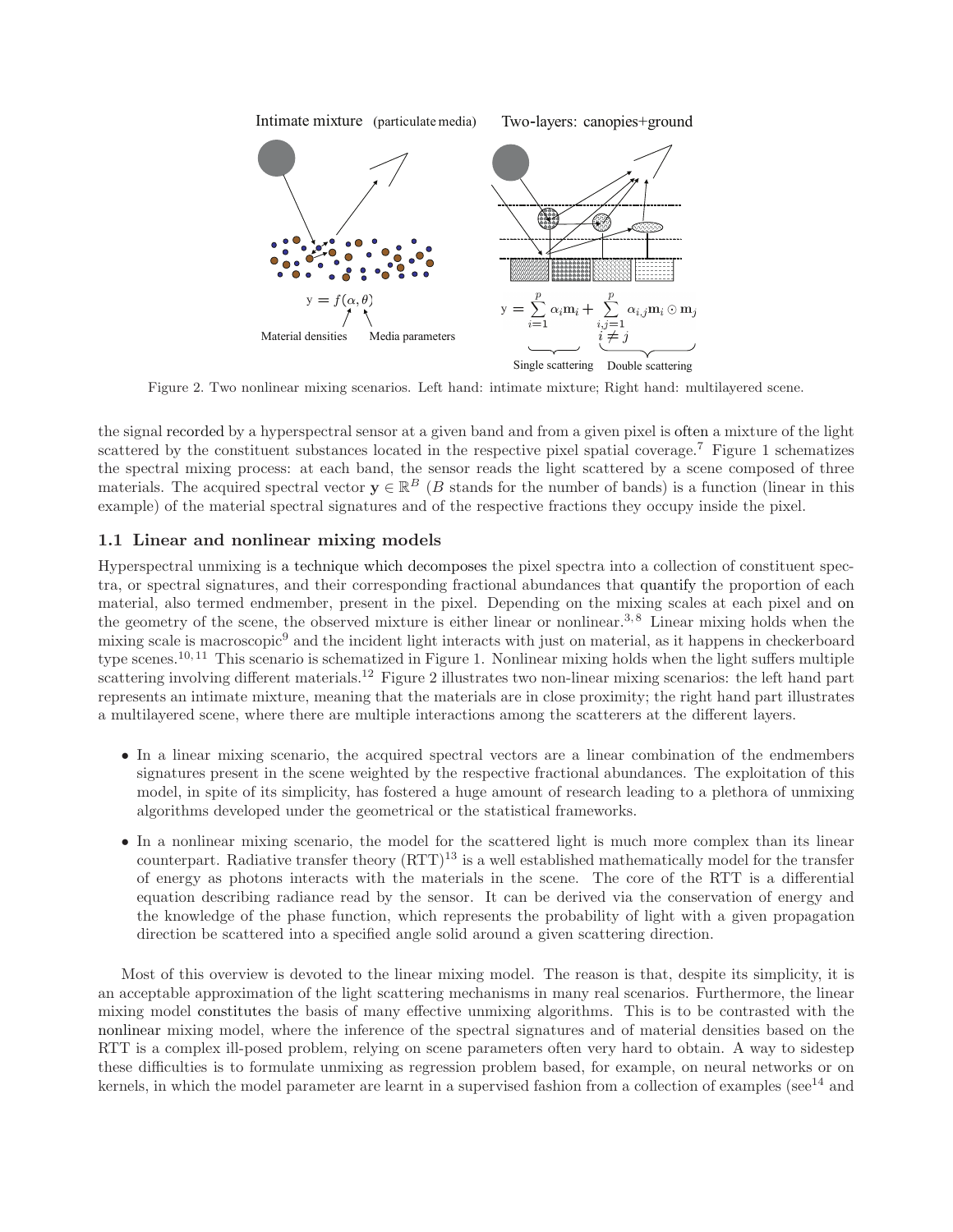

Figure 3. Squematic diagram of the hyperspectral unmixing process.

references therein). Anyway, there are particular situations in which a non-linear model can be converted into a linear one, as it it is the case of the two-stream method.<sup>10</sup>

# 1.2 Hyperspectral unmixing processing chain

Figure 3 shows the processing steps usually involved in the hyperspectral unmixing chain: atmospheric correction, dimensionality reduction, enmember determination, and inversion. Often, endmember determination and inversion are implemented simultaneously. Below, we provide a brief characterization of each of these steps:

- 1. Atmospheric correction. The atmosphere attenuates and scatterers the light. Its presence affects, therefore, the radiance at the sensor. The atmospheric correction compensates for these effects by converting radiance into reflectance, which is an intrinsic property of the materials. We stress, however, that linear unmixing can be carried out directly on radiance data as far as the the atmosphere affects equally all pixels in the scene.
- 2. Data reduction. Very often the hyperspectral vectors live in a subspace of very low dimension compared with the available number of bands. The identification of this subspace enables a correct dimensionality reduction, yielding gains in algorithm performance and complexity and in data storage. Furthermore, in the linear mixture case, the signal subspace dimension is equal to the number of endmembers, a crucial figure in hyperspectral unmixing.
- 3. Endmember determination. The endmember determination step consists in identifying the endmembers in the scene. There are basically two frameworks: the geometrical, which exploits the fact that linear mixed vectors are in a simplex set or in a positive cone, and the statistical, which models the abundance fractions as random variables and formulates the endmember determination as a statistical inference problem. Meanwhile, a new framework is emerging: sparse regression. In this framework, the unmixing is formulated as a linear sparse regression problem, in a fashion similar to that of compressive sensing.
- 4. Inversion. Given the observed spectral vectors and the identified endmembers, the inversion step consists in solving a constrained least squares problem which minimizes the residual between the observed spectral vectors and the linear space spanned by the inferred spectral signatures; the implicit fractional abundances are, very often, constrained to be nonnegative and to sum one (i.e., they belong to the probability simplex). There are, however, many hyperspectral unmixing approaches in which the endmember determination and inversion steps are implemented simultaneously.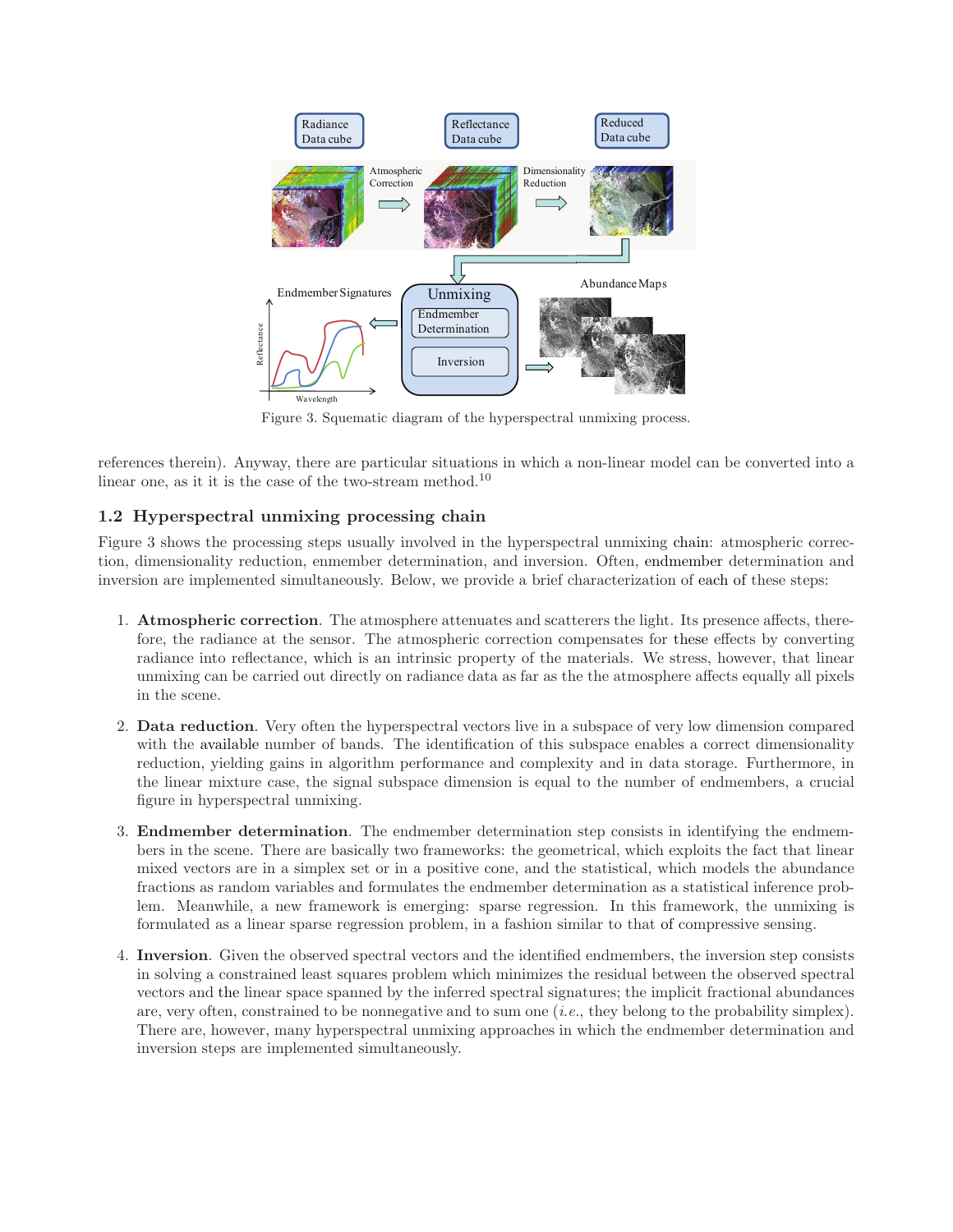

Figure 4. Illustration of the simplex set C for  $p=3$  (C is the convex hull of the columns of M,  $C = \text{conv}\{M\}$ ). Points in green denote spectral vectors. The vertices of the simplex correspond to the endmembers.

The next sections address linear spectral mixture model (Section 2), subspace identification (Section 3), linear spectral unmixing (Section 4), and experimental results (Section 5). Each section introduces the underlying problem and summarizes state-of-the-art algorithms to address such problem.

## 2. LINEAR MIXTURE MODEL

In spectral mixture modeling, the basic assumption is that the surface is made of a few number of endmembers of relatively constant spectral signatures, or, at least, constant spectral shapes. If the multiple scattering among distinct endmembers is negligible and the surface is partitioned according to the fractional abundances, then the spectral reflectance of of each pixel is well approximated by a linear mixture of endmember reflectances weighted by the correspondent fractional abundances.<sup>3, 7,8, 15</sup> Assuming that the sensor radiation pattern is ideal, *i.e.*, constant in the instantaneous field of view and zero outside, the reflectance at channel i from a given pixel is

$$
y_i = \sum_{j=1}^p \rho_{ij} \alpha_j + w_i, \qquad (1)
$$

where  $\rho_{ij}$  denotes the reflectance of endmember j at wavenumber  $\lambda_i$ ,  $\alpha_j$  denotes the fractional abundance of endmember j at the considered pixel, and  $p$  is the number of endmembers. Fractional abundances are subject to the sum-to-one and positivity constraints:

$$
\sum_{j=1}^{p} \alpha_j = 1, \quad \alpha_j \ge 0, \quad j = 1, \dots, p,
$$
\n(2)

*i.e.*, the fractional abundance vector  $\boldsymbol{\alpha} \equiv [\alpha_1, \alpha_2, \ldots, \alpha_p]^T$  is in the probability simplex. The notation  $(\cdot)^T$ indicates vector transposed.

Let **y** be an  $B \times 1$  vector, where B is the total number of bands, and  $\mathbf{m}_j \equiv [\rho_{1j}, \rho_{2j}, \dots, \rho_{Bj}]^T$  be the so-called signature of the j<sup>th</sup> endmember. Expression (1) can then be written as

$$
y = M\alpha + w,\tag{3}
$$

where  $\mathbf{M} \equiv [\mathbf{m}_1, \mathbf{m}_2, \dots, \mathbf{m}_p]$  is the so-called mixing matrix containing the signatures of the endmembers present in the covered area, and  $\mathbf{w} \equiv [w_1, \dots, w_B]^T$  models additive noise. Assuming that the columns of M are affinely independent, i.e.,  $m_2 - m_1, m_3 - m_1, \ldots, m_p - m_1$  are linearly independent, then the set

$$
C \equiv \{ \mathbf{y} = \mathbf{M}\boldsymbol{\alpha} : \sum_{j=1}^{p} \alpha_j = 1, \ \alpha_j \ge 0, \ j = 1, \dots, p \}
$$

is a  $(p-1)$ -simplex in  $\mathbb{R}^B$ . Figure 4 illustrates the simplex set C for an hypothetical mixing matrix M containing three endmembers  $(C$  is the convex hull of the columns of  $M$ ). Points in green denote spectral vectors, whereas the vertices of the simplex correspond to the endmembers. Note that the inference of the mixing matrix M amounts to identify the vertices of the simplex C. This geometrical point of view, exploited by many unmixing algorithms, will be further developed in Sections 4.1 and 4.2.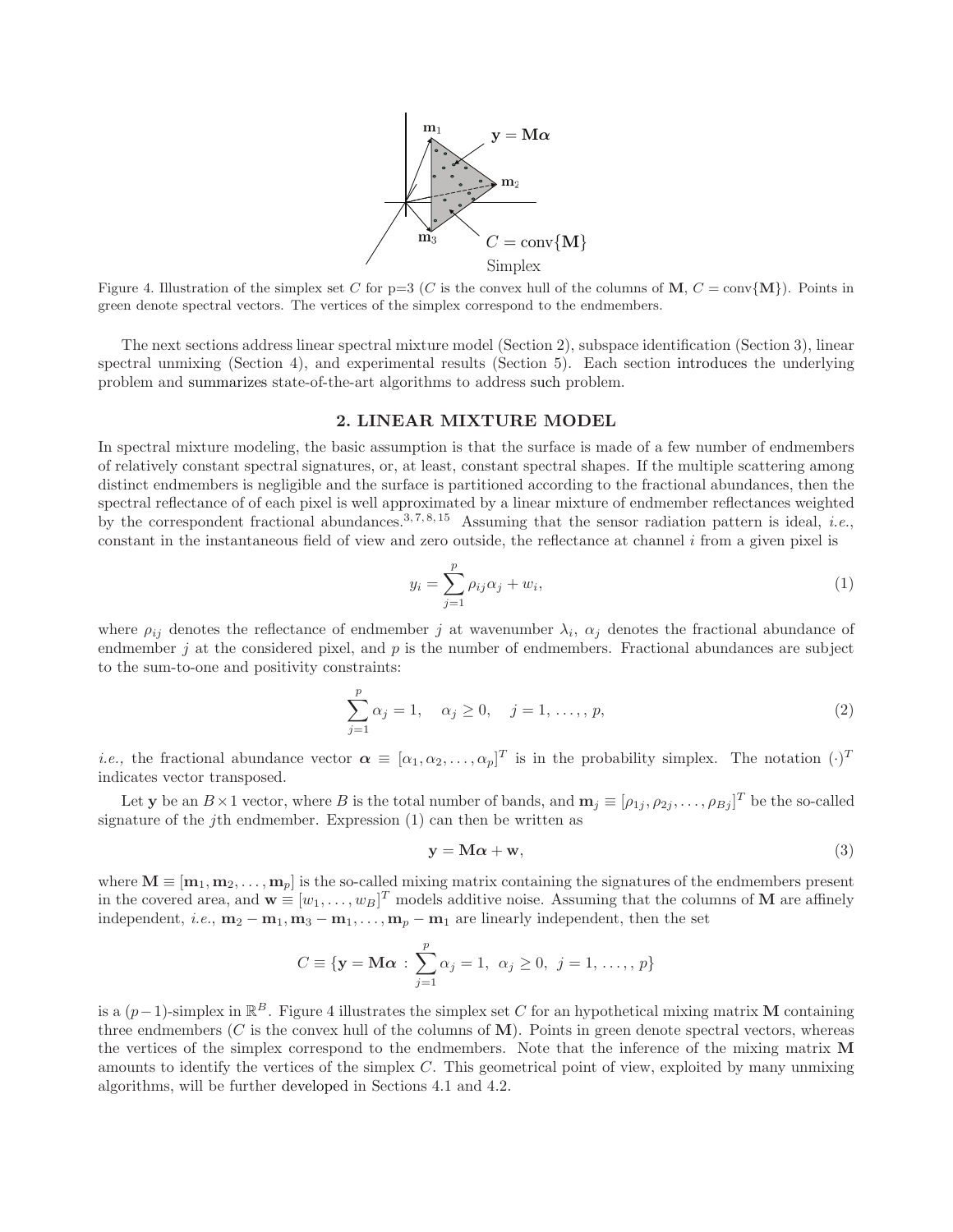#### 3. SIGNAL SUBSPACE IDENTIFICATION

The number of endmembers present in a given scene is, very often, much smaller than the number of bands B. Therefore, spectral vectors lie in a low dimensional linear subspace. The identification of this subspace enables the representation of spectral vectors in a low dimensional subspace, thus yielding gains in computational time and complexity, in data storage, and in *signal-to-noise-ratio* (SNR). Furthermore, several unmixing algorithms only work on the signal subspace requiring, therefore, a signal subspace identification as a first processing step.

Unsupervised subspace identification has been approached in many ways. Band selection or band extraction, as the name suggests, exploits the high correlation existing between adjacent bands to select a few spectral components among those with higher  $SNR$ <sup>16, 17</sup> Projection techniques seek for the best subspace to project data by minimizing an objective function. For example, *principal component analysis* (PCA)<sup>18</sup> computes the Karhunen-Loéve transform, which is the best data representation in the least squares sense; singular value decomposition  $(SVD)^{19}$  provides the projection that best represents data in the maximum power sense; if the noise is additive and white and the subspace dimension is known, say  $p$ , then a maximum likelihood (ML) basis for the estimated signal subspace is given by the first p eigenvectors vectors of the empirical correlation matrix;<sup>19</sup> maximum noise fraction  $(MNF)^{20}$  and noise adjusted principal components  $(NAPC)^{21}$  seek the projection that optimizes the ratio of noise power to signal power. NAPC is mathematically equivalent to  $MNF<sup>21</sup>$  and can be interpreted as a sequence of two principal component transforms: the first applies to the noise and the second applies to the transformed data set.

On the other hand, topological methods are local approaches that infer the manifold, usually of low dimension, where data set live.<sup>22</sup> For example, curvilinear component analysis,<sup>23</sup> curvilinear distance analysis,<sup>24</sup> and manifold learning25–28 are non-linear projections based on the preservation of the local topology. Independent component analysis,<sup>29, 30</sup> projection pursuit,<sup>31, 32</sup> and wavelet decomposition<sup>33, 34</sup> have also been considered.

The identification of the signal subspace is a model order inference problem to which information theoretic criteria like the minimum description length (MDL)<sup>37, 38</sup> or the Akaike information criterion (AIC)<sup>41</sup> comes to mind. These criteria have in fact been used in hyperspectral applications<sup>42</sup> adopting the approach introduced by Wax and Kailath in.<sup>39</sup> In turn, Harsanyi, Farrand, and Chang<sup>40</sup> developed a Neyman-Pearson detection theory-based thresholding method (HFC) to determine the number of spectral endmembers in hyperspectral data, referred to in<sup>42</sup> as *virtual dimensionality* (VD). The HFC method is based on a detector built on the eigenvalues of the sample correlation and covariance matrices. A modified version, termed noise-whitened HFC (NWHFC), includes a noise-whitening step.<sup>42</sup>

Finally, the HySime (hyperspectral signal identification by minimum error) $^{43}$  is a recently introduced minimum mean squared error based approach to infer the signal subspace in hyperspectral imagery. The method is eigendecomposition based, unsupervised, and fully-automatic  $(i.e.,$  it does not depend on any tuning parameters). It first estimates the signal and noise correlation matrices and then selects the subset of eigenvalues that best represents the signal subspace in the least squared error sense.

#### 3.1 Projection on the signal subspace

Assume that the signal subspace  $S$  has been identified by using one of the above referred to methods and let  $\{\mathbf{f}_1,\ldots,\mathbf{f}_p\}$  an orthonormal basis for S, where  $\mathbf{f}_i \in \mathbb{R}^B$ , for  $i = 1,\ldots,p$ . The coordinates of the orthogonal projection of a spectral vector  $y \in \mathbb{R}^B$  onto S, with respect to the basis  $\mathbf{F} \equiv [\mathbf{f}_1, \ldots, \mathbf{f}_p]$ , are given by  $y_S =$  $\mathbf{F}^T \mathbf{y} \in \mathbb{R}^p$ . Replacing **y** with the observation model (3), we have

$$
\mathbf{y}_{\mathcal{S}} = \mathbf{F}^T \mathbf{M} \boldsymbol{\alpha} + \mathbf{F}^T \mathbf{w}.
$$

As already referred to before, the projection of the observed spectral vectors onto the signal subspace yields very often large computational, storage, and SNR gains. The first two are a direct consequence of  $p \ll B$  in most applications; to briefly explain the latter, let us assume that the noise is zero-mean and has covariance  $\sigma^2 I$  (I stands for the identity matrix). The mean power of the projected noise term  $\mathbf{F}^T \mathbf{w}$  is then  $\mathbb{E} \|\mathbf{F}^T \mathbf{w}\|^2 = \sigma^2 p \ (\mathbb{E}(\cdot))$ denotes mean value). The relative attenuation of the noise power implied by the projection is then  $p/B$ .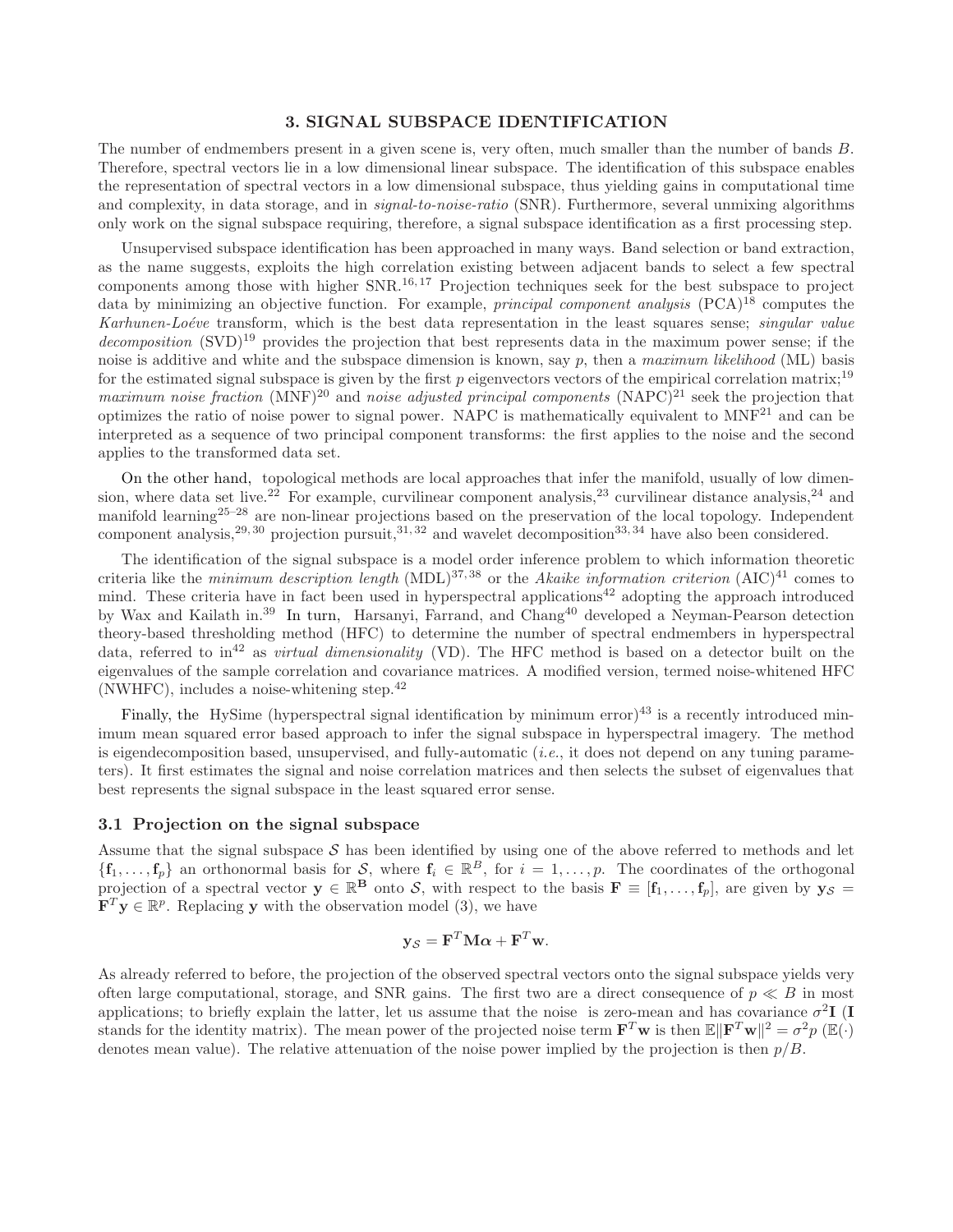

Figure 5. Projections of the observed data onto an hyperplane. a) Perspective projection: spectral vectors y are in a cone; the scaling  $y/(y^T u)$  brings them to the hyperplane defined by  $y'^T u = 1$ . b) Orthogonal projection on an hyperplane.

## 3.2 Affine set projection

From now on, we assume that the observed data set has been projected onto the signal subspace and, for lightness of notation, we still represent the projected vectors as in (3), that is

$$
y = M\alpha + w,\tag{4}
$$

where  $y, w \in \mathbb{R}^p$  and  $M \in \mathbb{R}^{p \times p}$ . Since the columns of M belong to the subspace signal, the original mixing matrix is simply given by FM.

Model (4) is an oversimplification of reality, as it does not take into account signature variability (from pixel to pixel) due to changes in the composition of substances, surface contaminants and other variations such as ageinduced color fading due to oxidation or bleaching, uncompensated atmospheric and environmental effects, and uncompensated errors in the sensor. Signature variability has been studied and accounted for in a few unmixing algorithms (see, e.g.,  $44-46$ ). This phenomenon is primarily characterized by spectral shape invariance;  $47$  i.e., while the spectral shapes of the endmembers are fairly consistent, their amplitude varies considerably over the scene. This means that the endmember signatures are affected by a positive scale factor that varies from pixel to pixel.

In the aforementioned circumstances and in the absence of noise, the observed spectral vectors are no longer included in a simplex but rather in a cone as illustrated in Fig. 5. Notice that, if we preserve the observation model  $y = M\alpha$  (noise is neglected), the components of the fractional abundance vector  $\alpha$  do not sum-to-one anymore, although they are still positive. In order to ensure that the fractional abundances sum to one, and thus to recover the linear model  $y = M\alpha$ , where  $\alpha$  belongs to the probability simplex, one of the following procedures may be applied:

- a) Perspective projection: This is the so-called dark point fixed transform (DPFT) proposed in.<sup>64</sup> For a given observed vector y, this projection, illustrated in Fig. 5, amounts to rescale y according to  $y/(y<sup>T</sup>u)$ . The affine hyperplane containing the projected vectors is the set of vectors  $\mathbf{v} \in \mathbb{R}^{\mathbf{p}}$  satisfying  $\mathbf{v}^T \mathbf{u} = 1$ .
- b) Ortogonal projection: Use PCA to identify the affine set that best represent the observed data in the least squares sense and then compute the orthogonal projection of the observed vectors onto this set (see<sup>48</sup>) for details). This procedure is also illustrated in Fig. 5.

Notice that the procedure a) modifies the direction of the spectral vectors whereas b) do not. Perhaps, the best approach is to identify vector u using b) and then apply the perspective projection described in a).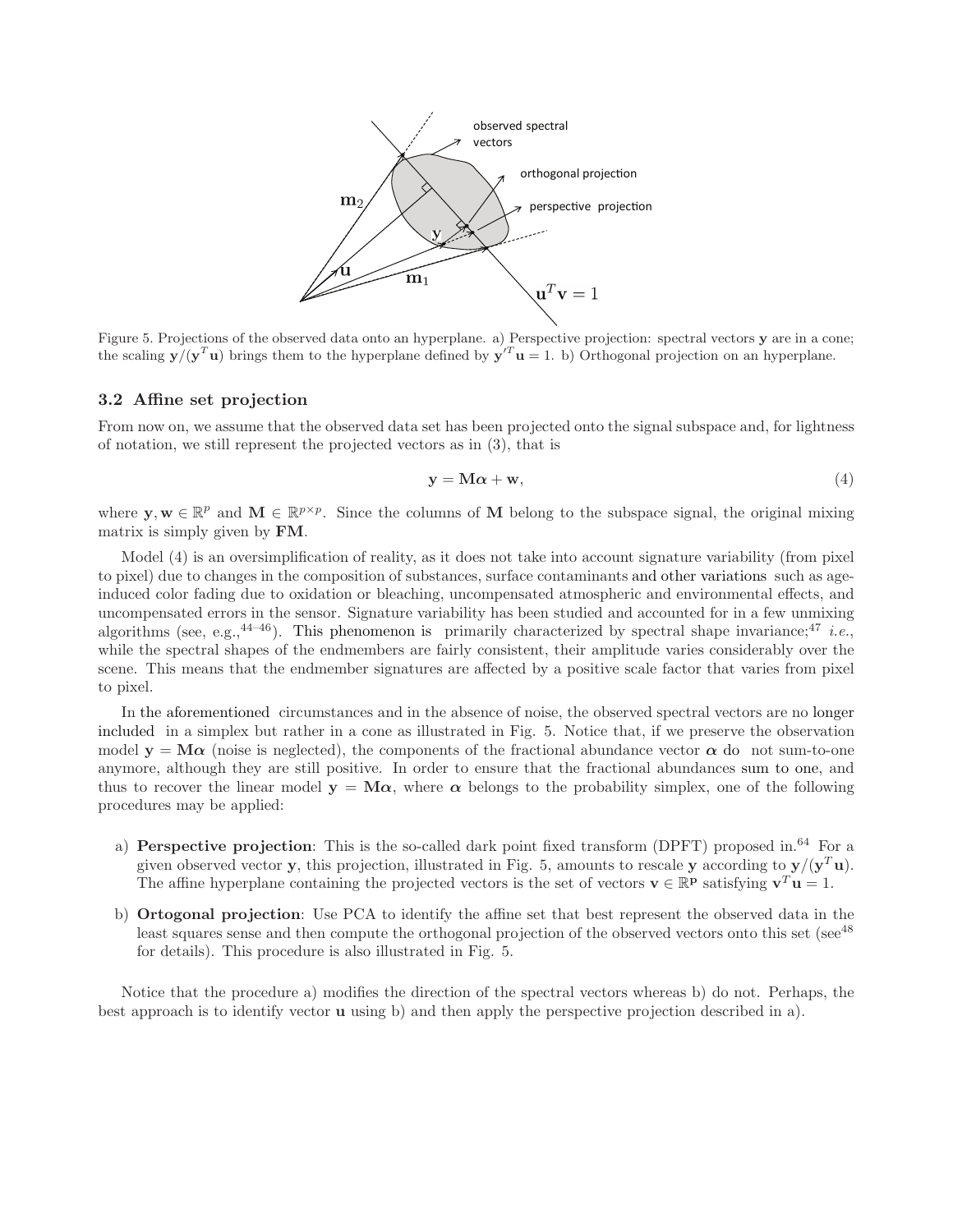## 4. LINEAR SPECTRAL UNMIXING

Linear spectral unmixing has been intensively researched in the recent years.<sup>3, 14, 15, 47, 49–52</sup> Under this model, and assuming that the number of substances and their reflectance spectra are known, hyperspectral unmixing is a linear problem to which many solutions have been proposed (e.g., maximum likelihood estimation, $53$  spectral signature matching,<sup>54</sup> spectral angle mapper,<sup>55</sup> subspace projection methods,<sup>56,57</sup> and constrained least squares $^{58}$ ).

In most cases, the number of substances and their reflectances are not known and, then, hyperspectral unmixing falls into the class of blind source separation problems.<sup>59</sup> Independent Component Analysis (ICA) has recently been proposed as a tool to blindly unmix hyperspectral data.<sup>7,60–62</sup> ICA is based on the assumption of mutually independent sources (abundance fractions), which is not the case of hyperspectral data, since the sum of abundance fractions is constant, implying statistical dependence among them. This dependence compromises ICA applicability to hyperspectral data as shown in.<sup>15, 63</sup> In fact, ICA finds the endmember signatures by multiplying the spectral vectors with an unmixing matrix which minimizes the mutual information among channels. If sources are independent, ICA provides the correct unmixing, since the minimum of the mutual information corresponds to and only to independent sources. This is no longer true for dependent fractional abundances. Nevertheless, some endmembers may be approximately unmixed. These aspects are addressed in.<sup>63</sup>



Figure 6. Illustration of the concept of simplex of minimum volume containing the data for three data sets. The endmembers in the left hand side and in the middle are identifiable by fitting a simplex of minimum volume to the data, whereas this is not applicable to the right hand side data set. The former data set correspond to a highly mixed scenario.

To overcome the limitations of the ICA-based approaches to spectral unmixing, large research efforts have been devoted in the last decade to the development of unmixing algorithms targeted at spectral unmixing. Most of these algorithms adopt either a geometrical or a statistical framework.<sup>49</sup> To motivate these two directions, let us consider the three data sets shown in Fig. 6 generated under the linear model

$$
\mathbf{y} = \mathbf{M}\boldsymbol{\alpha} + \mathbf{w}
$$
  
subject to: 
$$
\sum_{i=1}^{p} \alpha_i = 1, \quad \alpha_i \ge 0,
$$
 (5)

where the noise is assumed to be negligible. As shown in Section 2, the spectral vectors generated according to (5) are in a simplex whose vertices correspond to the endmembers. The left hand side data set contains pure pixels, *i.e.* for any of the p endmembers there is at least one pixel containing only the correspondent material; the data set in the middle does not contain pure pixels but contains at least  $p-1$  spectral vectors on each facet. In both data sets (left and middle), the endmembers may by inferred by fitting a minimum volume (MV) simplex to the data; this rather simple and yet powerful idea, introduced by Craig in his seminal work,<sup>64</sup> underlies several geometrical based unmixing algorithms.

The MV simplex shown in the right hand side example of Fig. 6 is smaller than the true one. This situation corresponds to a highly data set where there are no spectral vectors near the facets. For these class of problems, we usually resort to the statistical framework in which the estimation of the mixing matrix and of the fractional abundances are formulated as a statistical inference problem by adopting suitable probability models for the parameters involved, namely for the fractional abundances.

In the Subsections 4.1-4.2 and 4.3, we address in more detail, respectively, the geometrical and the statistical unmixing approaches. In the case of the geometrical approach, we consider separately the presence (Subsection 4.1) and the absence (Subsection 4.2) of pure pixels in the data set, as the algorithms for the pure pixel scenario are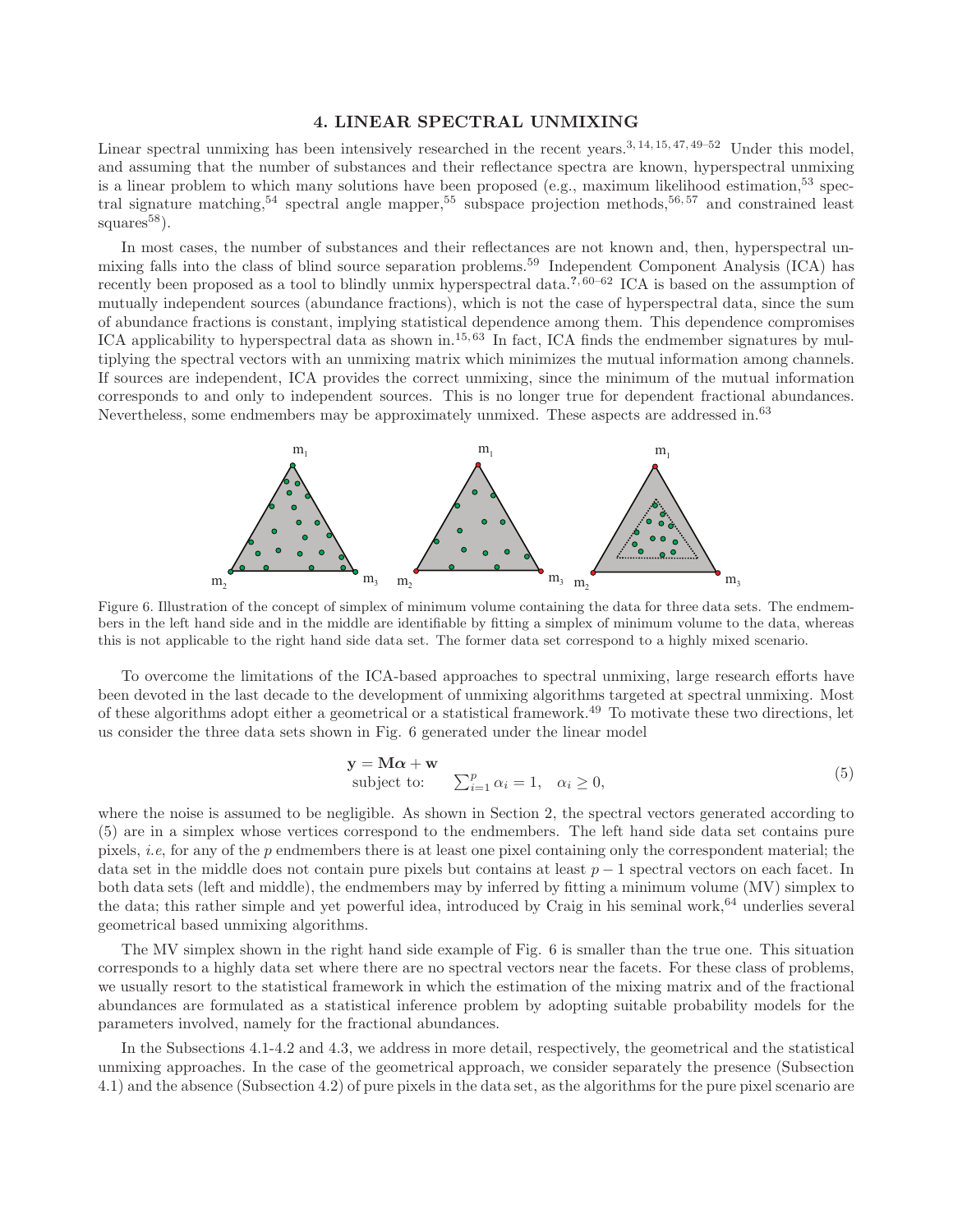much simpler than those for non-pure pixel case. In Subsection 4.4, we address sparse regression-based unmixing, a very recent spectral unmixing research front, which avoids, in given circunstances, the direct inference of the mixing matrix.

# 4.1 Geometrical based approaches: pure pixel based algorithms

The pure pixel based algorithms still belong to the MV class but assume the presence in the data of at least one pure pixel per endmember, meaning that there is at least one spectral vector on each vertex of the data simplex. This assumption, though enabling the design of very efficient algorithms from the computational point of view, is a strong requisite that may not hold in many datasets. In any case, these algorithms find the set of most pure pixels in the data. Anyway, perhaps due to its computational lightness and clear conceptual meaning, they are, by far, the class most used in linear hyperspectral unmixing applications.

- The pixel purity index (PPI) algorithm<sup>65, 66</sup> uses MNF as a preprocessing step to reduce dimensionality and to improve the SNR. PPI projects every spectral vector onto skewers (large number of random vectors). The points corresponding to extremes, for each skewer direction, are stored. A cumulative account records the number of times each pixel (i.e., a given spectral vector) is found to be an extreme. The pixels with the highest scores are the purest ones.
- N-FINDR<sup>67</sup> is based on the fact that in spectral dimensions, the volume defined by a simplex formed by the purest pixels is larger than any other volume defined by any other combination of pixels. This algorithm finds the set of pixels defining the largest volume by inflating a simplex inside the data.
- The iterative error analysis  $(IEA)$  algorithm<sup>68</sup> implements a series of linear constrained unmixings, each time choosing as endmembers those pixels which minimize the remaining error in the unmixed image.
- The vertex component analysis (VCA) algorithm<sup>69</sup> iteratively projects data onto a direction orthogonal to the subspace spanned by the endmembers already determined. The new endmember signature corresponds to the extreme of the projection. The algorithm iterates until all endmembers are exhausted.
- The simplex growing algorithm  $(SGA)^{70}$  iteratively grows a simplex by finding the vertices corresponding to the maximum volume.
- The sequential maximum angle convex cone (SMACC) algorithm<sup>71</sup> is based on a convex cone for representing the spectral vectors. The algorithm starts with a single endmember and increases incrementally in dimension. A new endmember is identified based on the angle it makes with the existing cone. The data vector making the maximum angle with the existing cone is chosen as the next endmember to enlarge the endmember set. The algorithm terminates when all of the data vectors are within the convex cone, to some tolerance.

# 4.2 Geometrical based approaches: Minimum volume based algorithms



Figure 7. Illustration of the concept of simplex of minimum volume containing the data.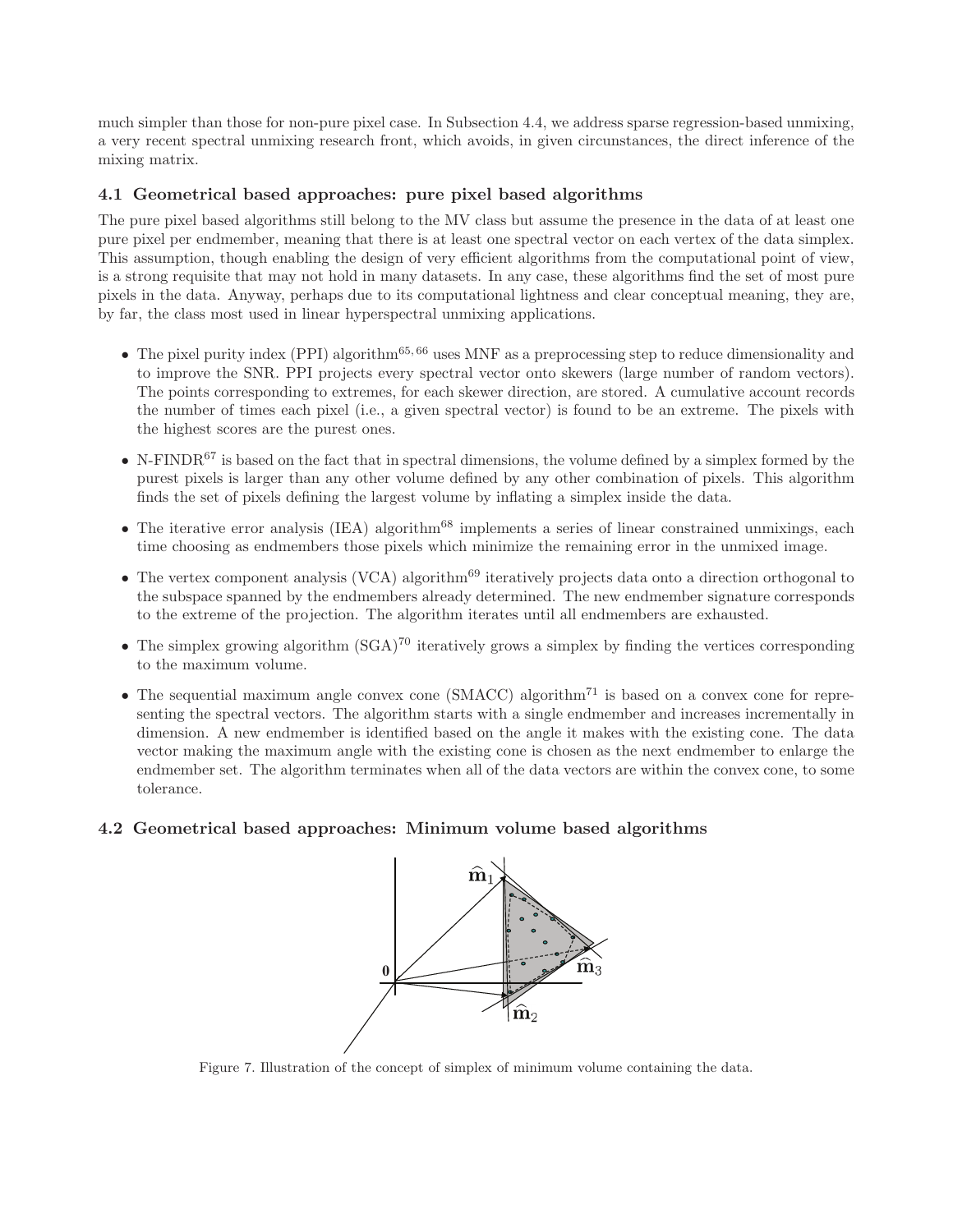The MV approaches aim at finding the mixing matrix  $\bf{M}$  minimizing the volume of the simplex defined by its columns and containing the observed spectral vectors. This is a nonconvex optimization problem much harder than those considered in the previous subsection in which the endmembers belong to the data set.

Fig. 7 further illustrates the concept of simplex of minimum volume containing the data. The estimated mixing matrix  $\hat{\mathbf{M}} \equiv [\hat{\mathbf{m}}_1, \hat{\mathbf{m}}_2, \hat{\mathbf{m}}_3]$  differs slightly from the true mixing matrix because there is not enough data points per facet (necessarily  $p-1$  per facet) to define the true simplex. The simplex  $conv(M)$ , *i.e.*, the convex hull of the columns of  $\mathbf{M} \in \mathbb{R}^{p \times p}$ , lives in an affine set in  $\mathbb{R}^p$  and therefore it has volume zero in  $\mathbb{R}^p$ . To obtain a nondegenerated volume, the extended simplex  $M_0 \equiv [0, M]$ , containing the origin, is usually considered. We recall that the volume of  $conv(M_0)$ , the convex hull of  $M_0$ , is given by

$$
V(\mathbf{M}_0) \equiv \frac{|\det(\mathbf{M})|}{p!}.
$$

Note that minimizing the volume of **conv**(M) in  $\mathbb{R}_{p-1}$  and minimizing  $V(\mathbf{M}_0)$ , both subject to the constraint that the data set belongs to  $conv(M)$  are equivalent problems.

Assuming that the vectors  $\mathbf{m}_i-\mathbf{m}_1 \in \mathbb{R}^p$  for  $i = 2, \ldots, p$ , are affinely independent, an alternative to computing the volume of the simplex  $conv(M_0)$  consists in first representing these  $p-1$  vectors in the  $(p-1)$ -dimensional subspace span $\{\mathbf{m}_i - \mathbf{m}_1, i = 2, \ldots, p\}$  and then computing

$$
V(\mathbf{M}) = \frac{1}{(p-1)!} |\det[\mathbf{m}_2 - \mathbf{m}_1, \dots, \mathbf{m}_p - \mathbf{m}_1]|
$$
  
=  $\frac{1}{(p-1)!} |\det \begin{bmatrix} 1 & \cdots & 1 \\ \mathbf{m}_0 & \cdots & \mathbf{m}_p \end{bmatrix}|.$ 

Craig's work,<sup>64</sup> published in 1994, put forward the seminal concepts regarding the algorithms of MV type. After identifying the subspace and applying projective projection (DPFT), the algorithm iterates each facet of the simplex such that the volume

$$
V(\widehat{\mathbf{M}}_0) \equiv \frac{\mathrm{abs}(|\widehat{\mathbf{M}}|)}{p!}
$$

is minimized and all spectral vectors are belongs to this simplex; *i.e.*,  $\widehat{\mathbf{M}}^{-1}\mathbf{y}_i \succeq 0$ , for  $i = 1, \ldots, n$ . In a more formal way: for  $t = 1, \ldots$ ,

$$
\begin{aligned}\n\widehat{\mathbf{M}}_0^{t+1} &= \arg \min_{\mathbf{M}_0} V(\mathbf{M}_0) \\
\text{s.t.:} \qquad & \text{faces}(\mathbf{M}_0) = \text{faces}(\widehat{\mathbf{M}}_o^t), \text{ except for facet } i = (t \bmod p) \\
\text{s.t.:} \qquad & \mathbf{M}^{-1} \mathbf{y}_i \succeq 0, \text{ for } i = 1, \dots, n.\n\end{aligned}
$$



Figure 8. Noisy data. The dashed simplex represents the simplex of minimum volume; by allowing violations to the positivity constraint, the MVCA and SISAL algorithms yield a simplex very close to the true one.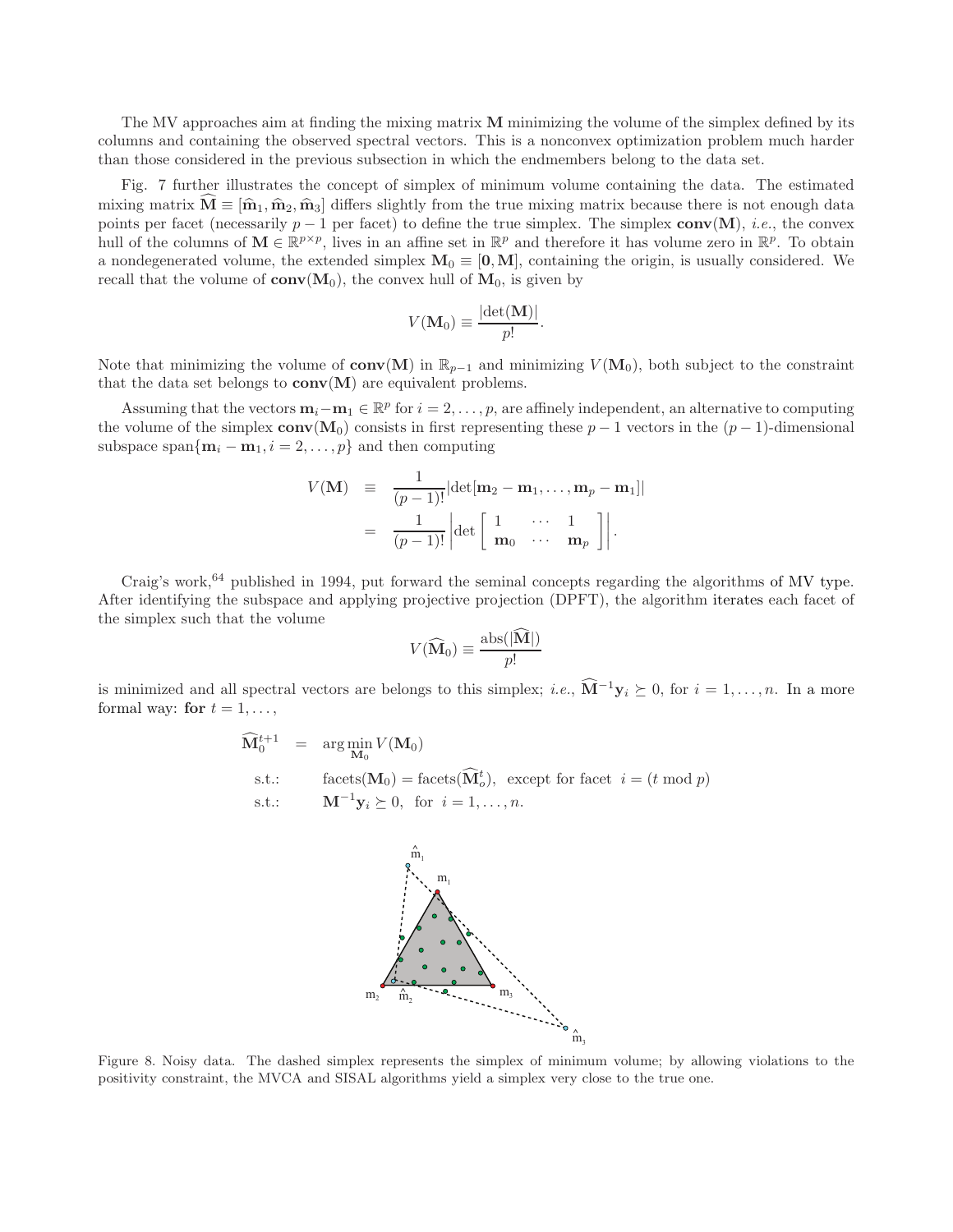The minimum volume simplex analysis  $(MVSA)^{72}$  and the simplex identification via variable splitting and augmented Lagrangian (SISAL)<sup>73</sup> implement a robust version of the MV concept. The robustness is introduced by allowing the positivity constraint to be violated. To grasp the relevance of this modification, we show in Fig. 8, a set of noisy spectral vectors. Due to the presence of noise, or any other perturbation source, the spectral vectors may lie outside of the true data simplex. The application of the a MV algorithm would lead to the dashed estimate, which is may be far from the original.

In order to get estimated endmembers closer to original ones, MVCA/SISAL allows violations to the positivity constraint by weighting these violations with a soft constraint given by the hinge loss function (hinge(x) = 0 if  $x \geq 0$  and  $-x$  if  $x < 0$ ). After identifying the signal subspace and applying an affine projection, MVSA/SISAL aims at solving the following optimization problem:

$$
\widehat{\mathbf{Q}} = \underset{\mathbf{S}}{\arg \max} \log(|\det(\mathbf{Q})|) - \lambda \mathbf{1}_p^T \text{hinge}(\mathbf{QY}) \mathbf{1}_n
$$
\ns.t.:  
\n
$$
\mathbf{1}_p^T \mathbf{Q} = \mathbf{q}_m,
$$
\n(6)

where  $\mathbf{Q} \equiv \mathbf{M}^{-1}$ ,  $\mathbf{1}_p$  and  $\mathbf{1}_n$  are column vectors of ones of sizes p and n (n stands for the number of spectral vectors), respectively,  $\mathbf{q}_m \equiv \mathbf{1}_p^T \mathbf{Y}_p^{-1}$  with  $\mathbf{Y}_p$  being any set of of linearly independents spectral vectors taken from the data set  $\mathbf{Y} \equiv [\mathbf{y}_1, \dots, \mathbf{y}_n]$ , and  $\lambda$  is a regularization parameter.

We make the following two remarks: a) maximizing  $log(|det(Q)|)$  is equivalent to minimizing  $V(M_0)$ ; b) the term  $-\lambda \mathbf{1}_p^T \text{hinge}(\mathbf{QY}) \mathbf{1}_n$  weights the positivity violations. As  $\lambda$  approaches to infinity, we recover the hard constraint.

The minimum volume enclosing simplex  $(MVES)^{74}$  aims at solving the optimization problem (6) with  $\lambda = \infty$ , i.e., for hard positivity constraints. MVES implements a cyclic minimization using linear programs (LPs). Although the optimization problem 6) is nonconvex, it is proved in (6) that the existence of pure pixels is a sufficient condition for MVES to perfectly identify the true endmembers.

The minimum volume transform-nonnegative matrix factorization  $(MVT-NMF)^{75}$  solves the following optimization problem applied to the original data set, *i.e.*, without dimensionality reduction ( $Y \in \mathbb{R}^{B \times n}$  and  $\mathbf{M} \in \mathbb{R}^{B \times p}$ 

$$
\widehat{\mathbf{M}} = \arg \min_{\mathbf{M} \in \mathbb{R}^{B \times p}} \frac{1}{2} ||\mathbf{Y} - \mathbf{M} \mathbf{S}||_F^2 + \lambda V^2(\mathbf{M})
$$
\ns.t.: 
$$
= \mathbf{M} \ge 0, \ \mathbf{S} \ge 0, \ \mathbf{1}^T \mathbf{S} = \mathbf{1}_n^T,
$$
\n(7)

where  $S \equiv [\alpha_1, \ldots, \alpha_n] \in \mathbb{R}^{p \times n}$  is a matrix containing the fractional abundances  $\|\mathbf{A}\|_F^2 \equiv \text{tr}(\mathbf{A}^T \mathbf{A})$  is the Frobenius norm of matrix **A** and  $\lambda$  is a regularization parameter. The optimization (7) minimizes a two term objective function, where the term  $(1/2) \|\mathbf{Y} - \mathbf{MS}\|_F^2$  measures the approximation error and the term  $V^2(\mathbf{M})$ measures the square of the volume of the simplex defined by the columns of M. The regularization parameter  $\lambda$ controls the tradeoff between the reconstruction errors and simplex volumes. MVT-NMF implements a sequence of alternate minimizations with respect to  $S$  (quadratic programming problem) and with respect to  $M$  (nonconvex programming problem). The major difference between MVT-NMF and MVCA/SISAL algorithms is that the latter allows violations of the positivity constraint, whereas the former does not.

The iterative constrained endmembers (ICE) algorithm<sup>76</sup> aims at solving an optimization problem similar to that of MVT-NMF, where the volume of the simplex is replaced by an approximation that is more manageable: the sum of squared distances between all the simplex vertices. The algorithm implements a sequence of alternate minimizations with respect to  $S$  and with respect to  $M$ . An advantage of ICE over MVT-NMF is that in the former both minimizations are quadratic programming problems, whereas in the MVT-NMF the optimization with respect to M is a nonconvex problem. The sparsity-promoting ICE  $(SPICE)^{77}$  is an extension of the ICE algorithm that incorporates sparsity-promoting priors aiming at finding the correct number of endmembers.

ORASIS<sup>35</sup> is a hyperspectral framework developed by the Naval Research Laboratory consisting of several algorithms organized in six modules: exemplar selector, adaptive learner, demixer, knowledge base/spectral library, and spatial postprocessor. The first step consists in flat fielding the spectra. Next, the exemplar selection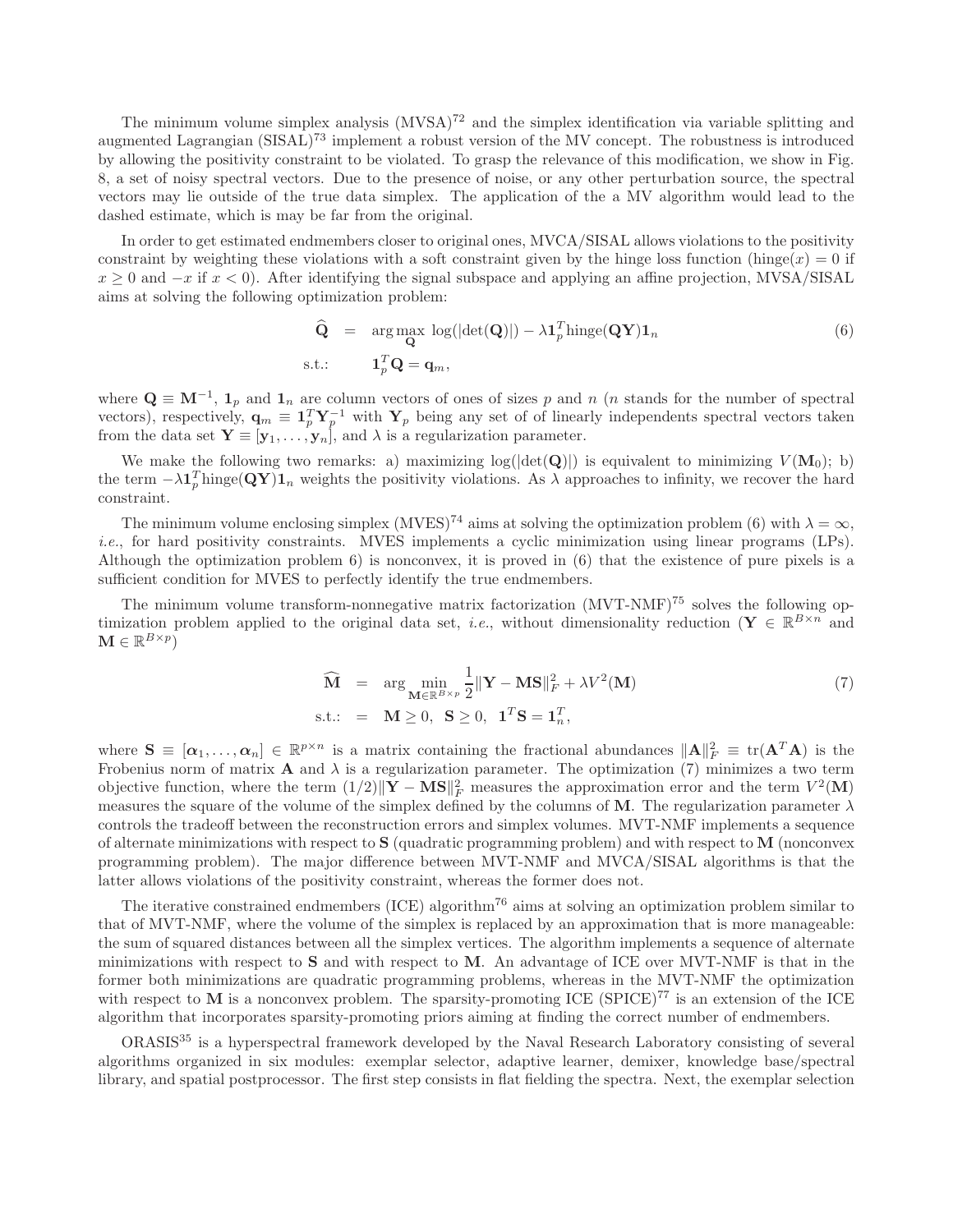module is used to select spectral vectors that best represent the smaller convex cone containing the data. The other pixels are rejected when the spectral angle distance is less than a given threshold. The procedure finds the basis for a subspace of a lower dimension using a modified Gram-Schmidt orthogonalization. The selected vectors are then projected onto this subspace, and a simplex is found by a MV procedure.

To finish this section, we refer the convex cone analysis (CCA),<sup>78</sup> which finds the boundary points of the data convex cone (it does not apply affine projection), what is very close to MV concept. CCA stars by selecting the eigenvectors corresponding to the largest eigenvalues. These eigenvectors are then used as a basis to form linear combinations that have only nonnegative elements, thus belonging to a convex cone. The vertices of the convex cone correspond to spectral vectors contains as many zero elements as the number of eigenvectors minus one.

### 4.3 Statistical methods

When the spectral mixtures are highly mixed, the geometrical based methods yields poor results because there are not enough spectral vectors in the simplex facets. In these cases, the statistical methods are a powerful alternative, which, usually, comes with price: higher computational complexity, when compared with the geometrical based approaches.

Under the statistical framework, spectral unmixing is formulated as a statistical inference problem. Adopting a Bayesian perspective, the inference engine is the posterior density of the random objects to be estimated. Since our unknowns are the mixing matrix  $M$  and the abundance fractions  $S$ , we have, by using the Bayes law,

$$
p_{M,S|Y}(\mathbf{M}, \mathbf{S}|\mathbf{Y}) = p_{Y|M,S}(\mathbf{Y}|\mathbf{M}, \mathbf{S})p_M(\mathbf{M})p_S(\mathbf{S})/p_Y(\mathbf{Y}),
$$
\n(8)

where the notation  $p_A$  and  $p_{A|B}$  stands for the probability density function (pdf) of **A** and of **A** given **B**, respectively, and it was assumed that  $M$  and  $S$  are statistically independent. Popular estimators are<sup>79</sup> the maximum a posteriori probability (MAP) given by

$$
(\widehat{\mathbf{M}}, \widehat{\mathbf{S}}) \equiv \arg \max_{\mathbf{M}, \mathbf{S}} p_{M, S|Y}(\mathbf{M}, \mathbf{S}|\mathbf{Y}) \tag{9}
$$

$$
= \arg\min -\log p_{Y|M,S}(\mathbf{Y}|\mathbf{M}, \mathbf{S}) - \log p_M(\mathbf{M}) - \log p_S(\mathbf{S}) \tag{10}
$$

and the *minimum mean square error* (MMSE) given by  $(\widehat{M}, \widehat{S}) \equiv \mathbb{E}[M, S|Y].$ 

Under the linear observation model (5) and assuming the noise random vector **w** is Gaussian with covariance matrix  $\sigma^2$ **I**, then, we have  $-\log p_{Y|M,S}(\mathbf{Y}|\mathbf{M}, \mathbf{S}) = (1/(2\sigma^2))\|\mathbf{Y}-\mathbf{MS}\|_F^2 + \text{const.}$  It is then clear that ICE/SPICE and MVT-NMF algorithms, which have been classified as geometrical, can also be classified as statistical, yielding MAP estimates. In all these algorithms, the estimates are obatined by minimizing a two-term objective function: one term plays the role  $-\log p_{Y|M,S}(\mathbf{Y}|M,\mathbf{S})$  and the other plays the role of  $-\log p_M(M) - \log p_S(\mathbf{S})$ . The parameter  $\lambda$ , termed the regularization parameter, set the relative weight between the two terms.

The work<sup>80</sup> introduces a Bayesian approach where the linear observation model observation model (5) with zero-mean white Gaussian noise of covariance  $\sigma^2 I$  is assumed, the fractional abundances are uniformly distributed on the simplex, and the prior on M is an autoregressive model.

The Bayesian approaches introduced in<sup>81–83</sup> have all the same flavor: The posterior density is build under a hierarchical Bayesian model, which assumes conjugate prior distributions for some unknown parameters, accounts for nonnegativity and full additivity constraints. A Gibbs sampler is then used to overcome the complexity of evaluating the resulting posterior distribution and aproximating the MMSE estimate.

In many application, the additive noise term may neglected because the noise power is very small. When that is not the case but the signal subspace has much lower dimension than the number of bands, then, as seen in Section 3.2, the projection onto the signal subspace largely reduces the noise power. Under this circumstances, and assuming that  $\mathbf{M} \in \mathbb{R}^{p \times p}$  is invertible and the observed spactral vectors are independent, then we can write

$$
p_{Y|M}(\mathbf{Y}|\mathbf{M}) = \left(\prod_{i=1}^n p_{\alpha}(\mathbf{M}^{-1}\mathbf{y}_i)\right) |\det(\mathbf{M}^{-1})|^n,
$$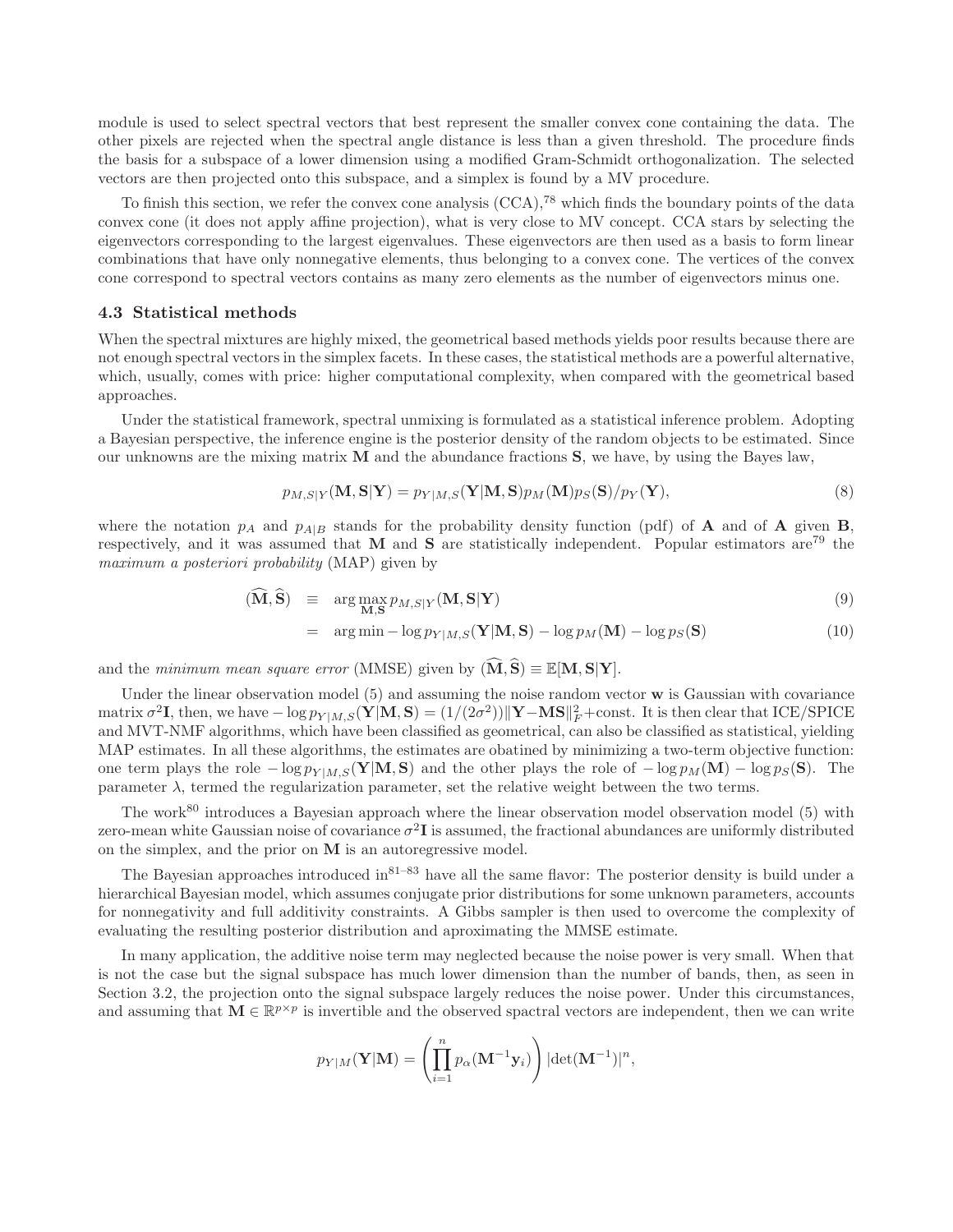where  $p_{\alpha}$  is the fractional abundance pdf, and compute the em maximum likelihood (ML) estimate of  $\mathbf{W} \equiv \mathbf{M}^{-1}$ . This is precisely the ICA line of attack, under the assumption that the fractional abundances are independent, *i.e.*,  $p_{\alpha} = \prod_{k=1}^{p} p_{\alpha_k}$ . The fact that this assumption is not valid in hyperspectral applications<sup>63</sup> has promoted research on suitable statistical models for hyperspectral fractional abundances and in effective algorithms to infer the mixing matrices. The is the case with  $DECA$ <sup>84,85</sup> the abundance fractions are modeled as mixtures of Dirichlet densities, thus, automatically enforcing the constraints on abundance fractions imposed by the acquisition process, namely nonnegativity and constant sum. A cyclic minimization algorithm is developed where: 1) the number of Dirichlet modes is inferred based on the minimum description length (MDL) principle; 2) a generalized expectation maximization (GEM) algorithm is derived to infer the model parameters; 3) a sequence of augmented Lagrangian based optimizations are used to compute the signatures of the endmembers.

Finally, some methods have targeted the integration of spectral and spatial information in statistical fashion. For instance, extended morphological operations have been used as a baseline to develop an automatic morphological endmember extraction (AMEE) algorithm<sup>86</sup> for spatial-spectral endmember extraction. Also, spatial averaging of spectrally similar endmember candidates found via singular value decomposition (SVD) was used in the spatial spectral endmember extraction (SSEE) algorithm.<sup>87</sup> Recently, a spatial preprocessing (SPP) algorithm<sup>88</sup> has been proposed which estimates, for each pixel vector in the scene, a spatially-derived factor that is used to weight the importance of the spectral information associated to each pixel in terms of its spatial context. The SPP is intended as a preprocessing module that can be used in combination with an existing spectral-based endmember extraction algorithm.

### 4.4 Sparse regression based unmixing

The spectral unmixing problem have recently been approached in a semi-supervised fashion, by assuming that the observed image signatures can be expressed in the form of linear combinations of a number of pure spectral signatures known in advance<sup>89–91</sup> (e.g., spectra collected on the ground by a field spectro-radiometer). Unmixing then amounts to finding the optimal subset of signatures in a (potentially very large) spectral library that can best model each mixed pixel in the scene. In practice, this is a combinatorial problem which calls for efficient linear sparse regression techniques based on sparsity-inducing regularizers, since the number of endmembers participating in a mixed pixel is usually very small compared with the (ever-growing) dimensionality and availability of spectral libraries.<sup>3</sup> Linear sparse regression is an area of very active research with strong links to compressed sensing, basis pursuit, basis pursuit denoising, and matching pursuit.<sup>92</sup>

Let us assume then that the spectral endmembers used to solve the mixture problem are no longer extracted nor generated using the original hyperspectral data as input, but instead selected from a library  $\mathbf{A} \in \mathbb{R}^{B \times m}$ containing a large number of spectral samples, say  $m$ , available a priori. In this case, unmixing amounts to finding the optimal subset of samples in the library that can best model each mixed pixel in the scene. Usually, we have  $m > B$  and therefore the linear problem at hands is under-determined. With the aforementioned assumptions in mind, let  $\mathbf{x} \in \mathbb{R}^m$  denote the fractional abundance vector with regards to the library **A**. With these definitions in place, we can now write our sparse regression problem as

$$
\min_{\mathbf{x}} \|\mathbf{x}\|_0 \text{ subject to } \|\mathbf{y} - \mathbf{A}\mathbf{x}\|_2 \le \delta, \ \mathbf{x} \ge \mathbf{0},\tag{11}
$$

where  $\|\mathbf{x}\|_0$  denotes the number of non-zero components of x and  $\delta \geq 0$  is the error tolerance due to noise and modeling errors.

Problem  $(11)$  is NP-hard<sup>93</sup> and therefore there is no hope in solving it in a straightforward way. Greedy algorithms, such as the orthogonal basis pursuit  $(OMP)$ , <sup>94</sup> basis pursuit (BP), and basis pursuit (BPDN)<sup>95</sup> are three alternative approaches to compute the sparsest solution. The BP and BPDN replaces the  $\ell_0$  norm with the  $\ell_1$  norm. In the case of BPDN, we have

$$
\min_{\mathbf{x}} \|\mathbf{x}\|_1 \text{ subject to } \|\mathbf{y} - \mathbf{A}\mathbf{x}\|_2 \le \delta, \ \mathbf{x} \ge \mathbf{0},\tag{12}
$$

Contrarily to problem (11), problem (12) is convex and can be solved efficiently.<sup>96, 97</sup> What is, perhaps, totally unexpected is that, in given circumstances related with the coherence of among the columns of matrix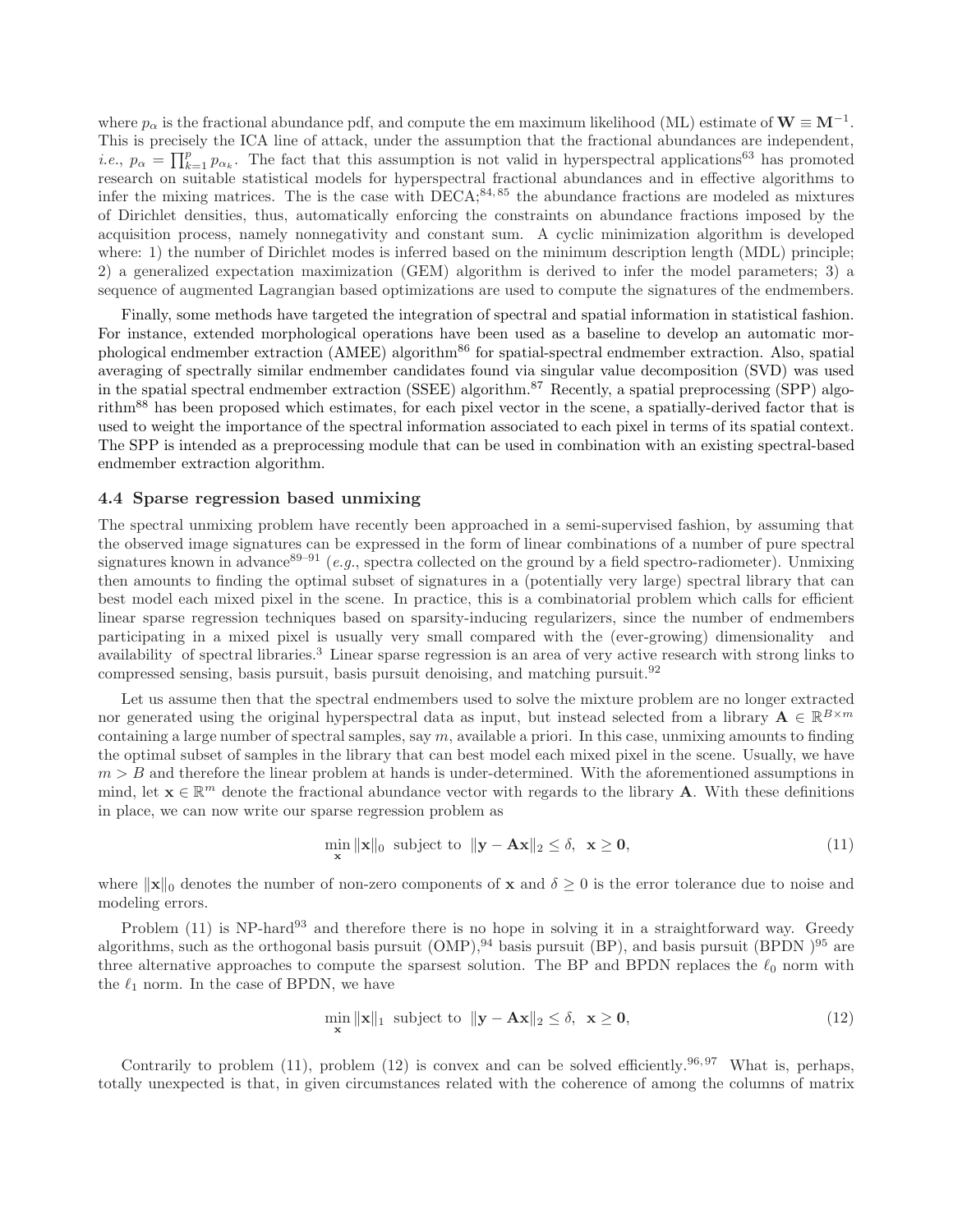**A**, problems (11) and (12) have the same solution. This issues are studied in detail in,<sup>89</sup> where it is concluded that a) the hyperspectral libraries are highly correlated, what is not good for sparse regression, and b) the high level of sparsity of the fractional abundances mitigates the correlation to ensure that (12) yields useful results.

## 5. SUMMARY

In this paper, we have presented an overview of the state of the art in hyperspectral unmixing. Specifically, four main aspects have been discussed: i) mixing models, ii)signal subspace identification, iii) geometricalbased spectral unmixing, (iv) statistical-based spectral unmixing, and (v) sparse regression-based unmixing. In each topic, we describe what physical or mathematical problems are involved and summarize state-of-theart algorithms to address these problems. The compendium of techniques presented in this work reflects the increasing sophistication of a field that is rapidly maturing at the intersection of many different disciplines, including signal and image processing, physical modeling, linear algebra and computing developments. In the future we will conduct an exhaustive experimental comparison of the techniques discussed in this work.

# REFERENCES

- 1. G. Shaw and D. Manolakis, "Signal processing for hyperspectral image exploitation," *IEEE Signal Processing Mag.*, vol. 19, no. 1, pp. 12–16, 2002.
- 2. D. Landgrebe, "Hyperspectral image data analysis," *IEEE Signal Processing Mag.*, vol. 19, no. 1, pp. 17–28, 2002.
- 3. N. Keshava and J. Mustard, "Spectral unmixing," *IEEE Signal Processing Mag.*, vol. 19, no. 1, pp. 44–57, 2002.
- 4. M. O. Smith, P. E. Johnson, and J. B. Adams, "Quantitative determination of mineral types and abundances from reflectance spectra using principal component analysis," in *Proc. of the 15th Lunar and Planetary Sci. Conf., Part 2, Geophys. Res.*, vol. 90, 1985, pp. C797–C804.
- 5. A. R. Gillespie, M. O. Smith, J. B. Adams, S. C. Willis, A. F. Fisher, and D. E. Sabol, "Interpretation of residual images: Spectral mixture analysis of AVIRIS images, Owens Valley, California," in *Proc. of the 2nd AVIRIS Workshop, R. O. Green, Ed., Jpl Publ.*, vol. 90-54, 1990, pp. 243–270.
- 6. G. Vane, R. Green, T. Chrien, H. Enmark, E. Hansen, and W. Porter, "The airborne visible/infrared imaging spectrometer (AVIRIS)," *Remote Sensing of the Environment*, vol. 44, pp. 127–143, 1993.
- 7. J. B. Adams and M. O. Smith, "A new analysis of rock and soil types at the viking lander 1 site." *J. of Geophysical Research*, vol. 91, no. B8, pp. 8098–8112, 1986.
- 8. S. Liangrocapart and M. Petrou, "Mixed pixels classification," in *Proc. of the SPIE Conference on Image and Signal Processing for Remote Sensing IV*, vol. 3500, 1998, pp. 72–83.
- 9. R. B. Singer and T. B. McCord, "Mars: Large scale mixing of bright and dark surface materials and implications for analysis of spectral reflectance," in *Proc. of the 10th Lunar and Planetary Sci. Conf.*, 1979, pp. 1835–1848.
- 10. B. Hapke, "Bidirection reflectance spectroscopy. I. theory," *J. of Geophysical Research*, vol. 86, pp. 3039–3054, 1981.
- 11. R. N. Clark and T. L. Roush, "Reflectance spectroscopy: Quantitative analysis techniques for remote sensing applications," *J. of Geophysical Research*, vol. 89, no. B7, pp. 6329–6340, 1984.
- 12. C. C. Borel and S. A. Gerstl, "Nonlinear spectral mixing models for vegetative and soils surface," *Remote Sensing of the Environment*, vol. 47, no. 2, pp. 403–416, 1994.
- 13. S. Chandrasekhar, *Radiative Transfer*. New York: Dover, 1960.
- 14. A. Plaza, G. Martin, J. Plaza, M. Zortea, and S. Sanchez, "Recent developments in spectral unmixing and endmember extraction", in *Optical Remote Sensing - Advances in Signal Processing and Exploitation*, S. Prasad, L. Bruce and J. Chanussot, Eds., Springer-Verlag, 2010 (in press).
- 15. N. Keshava, J. Kerekes, D. Manolakis, and G. Shaw, "An algorithm taxonomy for hyperspectral unmixing," in *Proc. of the SPIE AeroSense Conference on Algorithms for Multispectral and Hyperspectral Imagery VI*, vol. 4049, 2000, pp. 42–63.
- 16. C. Chang and S. Wang, "Constrained band selection for hyperspectral imagery," *IEEE Trans. Geosci. Remote Sensing*, vol. 44, no. 6, pp. 1575–1585, June 2006.
- 17. S. S. Shen and E. M. Bassett, "Information-theory-based band selection and utility evaluation for reflective spectral systems," in *Proc. of the SPIE Conference on Algorithms and Technologies for Multispectral, Hyperspectral, and Ultraspectral Imagery VIII*, vol. 4725, 2002, pp. 18–29.
- 18. I. T. Jolliffe, *Principal Component Analysis*. New York: Spriger Verlag, 1986.
- 19. L. L. Scharf, *Statistical Signal Processing, Detection Estimation and Time Series Analysis*. Addison-Wesley Pub. Comp., 1991.
- 20. A. Green, M. Berman, P. Switzer, and M. D. Craig, "A transformation for ordering multispectral data in terms of image quality with implications for noise removal," *IEEE Trans. Geosci. Remote Sensing*, vol. 26, no. 1, pp. 65–74, 1988.
- 21. J. B. Lee, S. Woodyatt, and M. Berman, "Enhancement of high spectral resolution remote-sensing data by noise-adjusted principal components transform," IEEE Trans. Geosci. Remote Sensing, vol. 28, no. 3, pp. 295–304, 19
- 22. J. Bruske and G. Sommer, "Intrinsic dimensionality estimation with optimaly topologic preserving maps," *IEEE Trans. Pattern Anal. Machine Intell.*, vol. 20, no. 5, pp. 572–575, 1998.
- 23. P. Demartines and J. Hérault, "Curvilinear component analysis : A self-organizing neural network for nonlinear mapping of data sets," *IEEE Trans. Neural Networks*, vol. 8, no. 1, pp. 148–154, 1997.
- 24. M. Lennon, G. Mercier, M. Mouchot, and L. Hubert-Moy, "Curvilinear component analysis for nonlinear dimensionality reduction of hyperspectral images," in *Proc. of the SPIE Symp. on Remote Sensing Conference on Image and Signal Processing for Remote Sensing VII*, vol. 4541, 2001, pp. 157–169.
- 25. C. Bachmann, T. Ainsworth, and R. Fusina, "Improved manifold coordinate representations of large-scale hyperspectral scenes," *IEEE Trans. Geosci. Remote Sensing*, vol. 44, no. 10, pp. 2786–2803, 2006.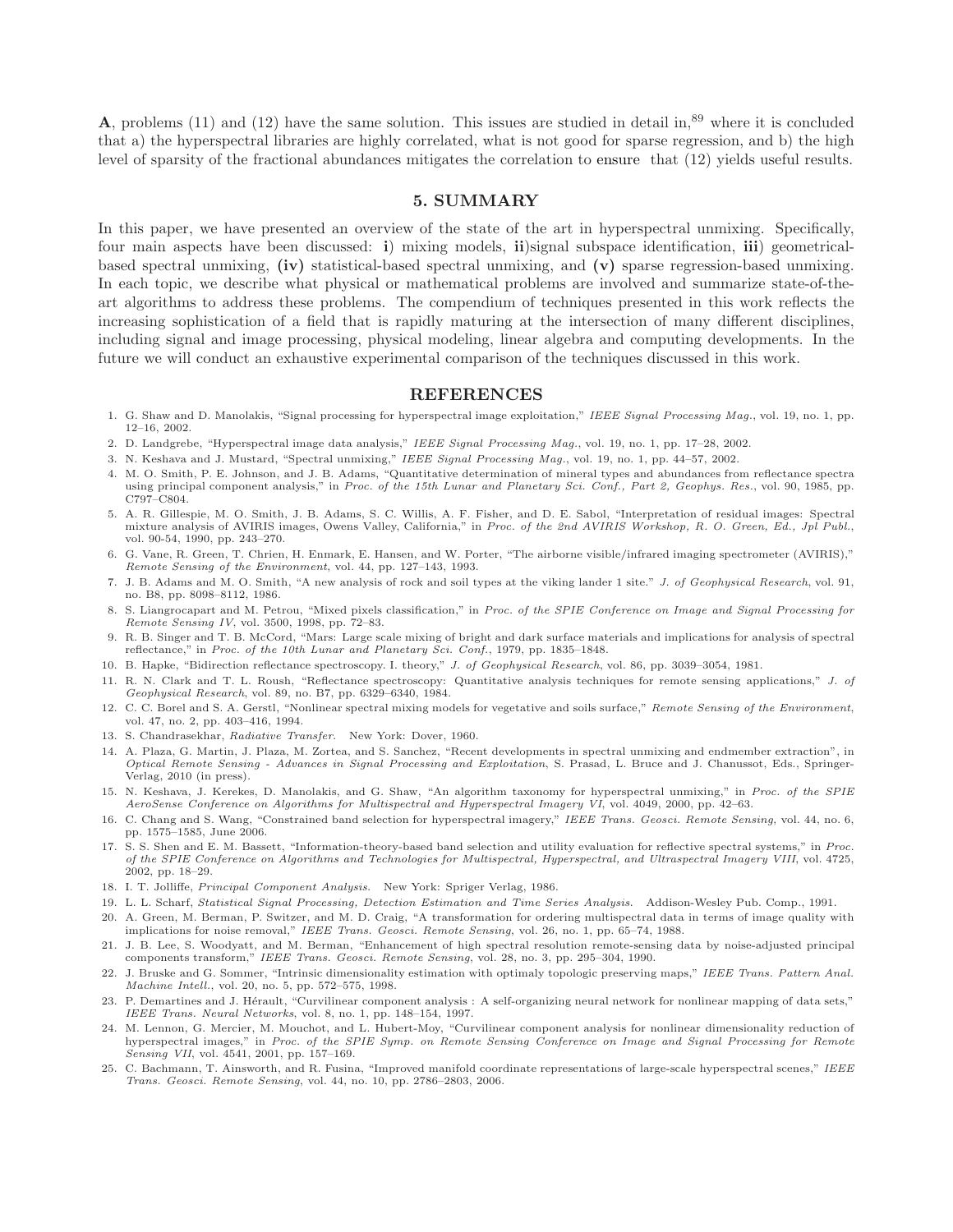- 26. ——, "Exploiting manifold geometry in hyperspectral imagery," *IEEE Trans. Geosci. Remote Sensing*, vol. 43, no. 3, pp. 441–454, 2005.
- 27. C. Yangchi, M. Crawford, and J. Ghosh, "Applying nonlinear manifold learning to hyperspectral data for land cover classification," in *Proc. of the IEEE Int. Geosci. and Remote Sensing Symp.*, vol. 6, 2005, pp. 4311–4314.
- 28. D. Gillis, J. Bowles, G. M. Lamela, W. J. Rhea, C. M. Bachmann, M. Montes, and T. Ainsworth, "Manifold learning techniques for the analysis of hyperspectral ocean data," in *Proc. of the SPIE conferece on Algorithms and Technologies for Multispectral, Hyperspectral, and Ultraspectral Imagery XI*, S. S. Shen and P. E. Lewis, Eds., vol. 5806, 2005, pp. 342–351.
- 29. J. Wang and C.-I. Chang, "Independent component analysis-based dimensionality reduction with applications in hyperspectral image analysis," *IEEE Trans. Geosci. Remote Sensing*, vol. 44, no. 6, pp. 1586–1600, 2006.
- 30. M. Lennon, M. Mouchot, G. Mercier, and L. Hubert-Moy, "Independent component analysis as a tool for the dimensionality reduction and the representation of hyperspectral images," in *Proc. of the IEEE Int. Geosci. and Remote Sensing Symp.*, 2001.
- 31. A. Ifarraguerri and C.-I. Chang, "Unsupervised hyperspectral image analysis with projection pursuit," *IEEE Trans. Geosci. Remote Sensing*, vol. 38, no. 6, pp. 127–143, 2000.
- 32. C. Bachmann and T. Donato, "An information theoretic comparison of projection pursuit and principal component features for classification of landsat tm imagery of central colorado," *Int. J. Rem. Sens.*, vol. 21, no. 15, pp. 2927–2935(9), 2000.
- 33. H. Othman and S.-E. Qian, "Noise reduction of hyperspectral imagery using hybrid spatial-spectral derivative-domain wavelet shrinkage," *IEEE Trans. Geosci. Remote Sensing*, vol. 44, no. 2, pp. 397–408, 2006.
- 34. S. Kaewpijit, J. L. Moigne, and T. El-Ghazawi, "Automatic reduction of hyperspectral imagery using wavelet spectral analysis," *IEEE Trans. Geosci. Remote Sensing*, vol. 41, no. 4, pp. 863– 871, 2003.
- 35. J. H. Bowles, J. A. Antoniades, M. M. Baumback, J. M. Grossmann, D. Haas, P. J. Palmadesso, and J. Stracka, "Real-time analysis of hyperspectral data sets using NRL's ORASIS algorithm," in *Proc. of the SPIE Conference on Imaging Spectrometry III*, vol. 3118, 1997, pp. 38–45.
- 36. N. Keshava, "A survey of spectral unmixing algorithms," *Lincoln Laboratory Journal*, vol. 14, no. 1, pp. 55–78, 2003.
- 37. G. Schwarz, "Estimating the dimension of a model," *Annals of Statistics*, vol. 6, pp. 461–464, 1978.
- 38. J. Rissanen, "Modeling by shortest data description," *Automatica*, vol. 14, pp. 465–471, 1978.
- 39. M. Wax and T. Kailath, "Detection of signals by information theoretic criteria," *IEEE Trans. Acoust., Speech, Signal Processing*, vol. 33, no. 2, pp. 387–392, 1985.
- 40. J. Harsanyi, W. Farrand, and C.-I. Chang, "Determining the number and identity of spectral endmembers: An integrated approach using neyman-pearson eigenthresholding and iterative constrained rms error minimization," in *Proc. 9th Thematic Conf. Geologic Remote Sensing*, 1993.
- 41. H. Akaike, "A new look at the statistical model identification," *IEEE Trans. Automat. Contr.*, vol. 19, no. 6, pp. 716–723, 1974.
- 42. C.-I Chang and Q. Du, "Estimation of number of spectrally distinct signal sources in hyperspectral imagery," *IEEE Trans. on Geoscience and Remote Sensing*, vol. 42, no. 3, pp. 608-619, March 2004.
- 43. J. Bioucas-Dias and J. Nascimento, "Hyperspectral subspace identification," in *IEEE Transactions on Geoscience and Remote Sensing*, vol. 46., no. 8, pp 2435-2445, 2005.
- 44. C. Bateson, G. Asner, and C. Wessman, "Endmember bundles: A new approach to incorporating endmember variability into spectral mixture analysis," *IEEE Trans. Geosci. Remote Sensing*, vol. 38, pp. 1083–1094, 2000.
- 45. F. Kruse, "Spectral identification of image endmembers determined from AVIRIS data," in *Summaries of the VII JPL Airborne Earth Science Workshop*, 1998.
- 46. J. Boardman and F. Kruse, "Automated spectral analysis: a geological example using AVIRIS data, northern grapevine mountains, Nevada," in *Proc. of the 10th Thematic Conference, Geologic Remote Sensing*, 1994.
- 47. G. Shaw and H. Burke, "Spectral imaging for remote sensing," *Lincoln Laboratory Journal*, vol. 14, no. 1, pp. 3–28, 2003.
- 48. T.-H. Chan, C.-Y. Chi, Y.-M. Huang, and W.-K. Ma ,"A convex analysis-based minimum-volume enclosing simplex algorithm for hyperspectral unmixing," *IEEE Transactions on Signal Processing*, vol.57, no.11, pp.4418-4432, 2009.
- 49. M. Parente and A. Plaza, "Survey of geometric and statistical unmixing algorithms for hyperspectral images", in *IEEE GRSS Workshop on Hyperspectral Image and Signal Processing: Evolution in Remote Sensing-WHISPERS'10*, Reykjavik, Iceland, 2010.
- 50. A. Plaza, P. Martinez, R. Perez, and J. Plaza, "A quantitative and comparative analysis of endmember extraction algorithms from hyperspectral data," *IEEE Transactions on Geoscience and Remote Sensing*, vol. 42, no. 3, pp. 650663, 2004.
- 51. Y. H. Hu, H. B. Lee, and F. L. Scarpace, "Optimal linear spectral unmixing," *IEEE Trans. Geosci. Remote Sensing*, vol. 37, pp. 639–644, 1999.
- 52. M. Petrou and P. G. Foschi, "Confidence in linear spectral unmixing of single pixels," *IEEE Trans. Geosci. Remote Sensing*, vol. 37, pp. 624–626, 1999.
- 53. J. J. Settle, "On the relationship between spectral unmixing and subspace projection," *IEEE Trans. Geosci. Remote Sensing*, vol. 34, pp. 1045–1046, 1996.
- 54. A. S. Mazer, M. Martin, *et al.*, "Image processing software for imaging spectrometry data analysis," *Remote Sensing of the Environment*, vol. 24, no. 1, pp. 201–210, 1988.
- 55. R. H. Yuhas, A. F. H. Goetz, and J. W. Boardman, "Discrimination among semi-arid landscape endmembres using the spectral angle mapper (SAM) algorithm," in *Summaries of the 3rd annu. JPL Airborne Geosci. Workshop, R. O. Green, Ed. Publ., 92-14*, vol. 1, 1992, pp. 147–149.
- 56. J. C. Harsanyi and C.-I. Chang, "Hyperspectral image classification and dimensionality reduction: an orthogonal subspace projection approach," *IEEE Trans. Geosci. Remote Sensing*, vol. 32, no. 4, pp. 779–785, 1994.
- 57. C. Chang, X. Zhao, M. L. G. Althouse, and J. J. Pan, "Least squares subspace projection approach to mixed pixel classification for hyperspectral images," *IEEE Trans. Geosci. Remote Sensing*, vol. 36, no. 3, pp. 898–912, 1998.
- 58. D. C. Heinz, C.-I. Chang, and M. L. G. Althouse, "Fully constrained least squares-based linear unmixing," in *Proc. of the IEEE International Geoscience and Remote Sensing Symp.*, 1999, pp. 1401–1403.
- 59. P. Common, "Independent component analysis: A new concept," *Signal Processing*, vol. 36, pp. 287–314, 1994.
- 60. J. Bayliss, J. A. Gualtieri, and R. Cromp, "Analysing hyperspectral data with independent component analysis," in *Proc. of SPIE*, vol. 3240, 1997, pp. 133–143.
- 61. C. Chen and X. Zhang, "Independent component analysis for remote sensing study," in *Proc. of the SPIE Symp. on Remote Sensing Conference on Image and Signal Processing for Remote Sensing V*, vol. 3871, 1999, pp. 150–158.